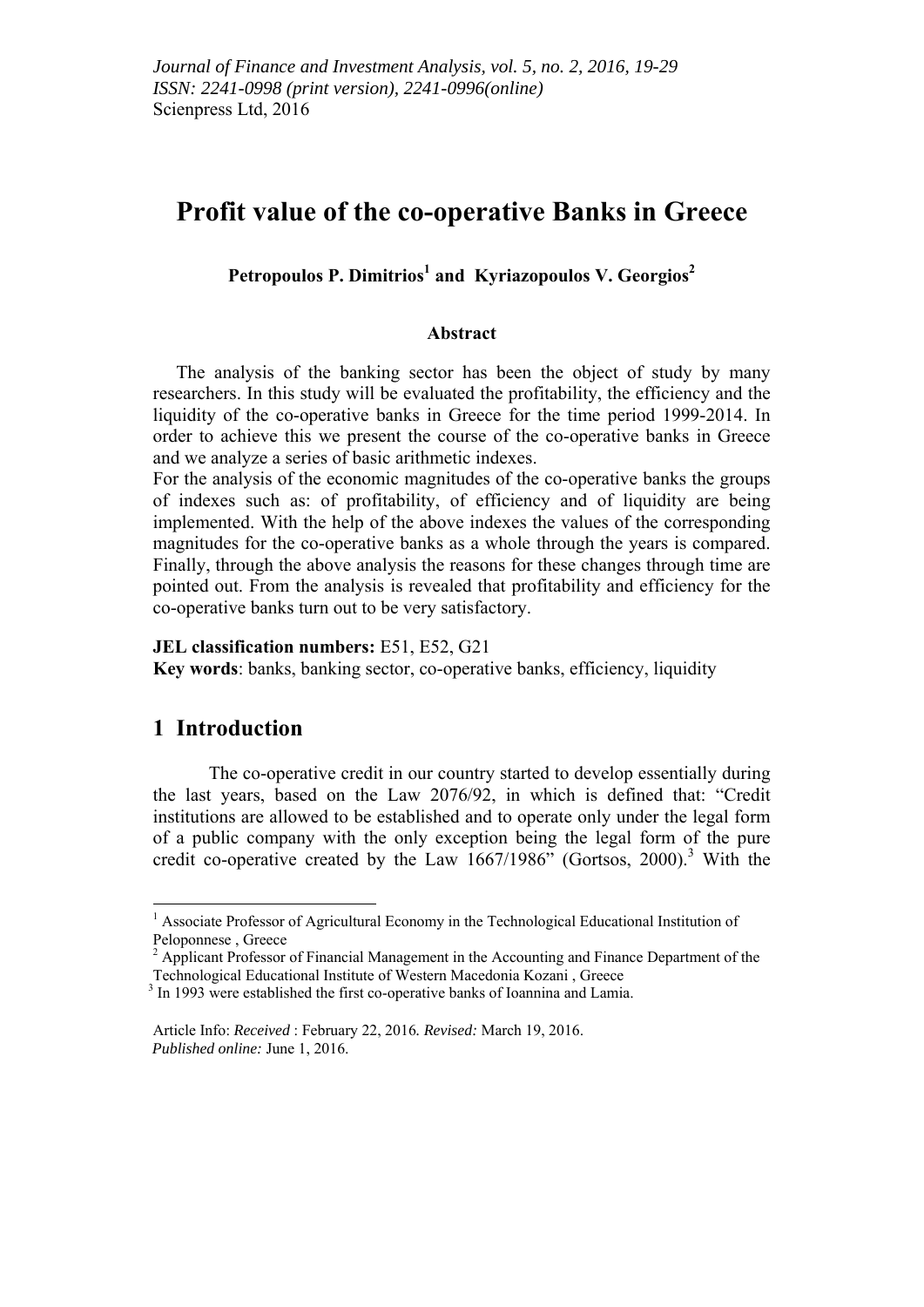specific law there were incorporated into the Greek Banking Body of Law the terms of the Second Banking Directiva of the European Community Council 77/78 and the PD/ΤΕ 2258/2-11-1993. Today in our country operate 16 cooperative banks which are the object of this paper.

It took a very long time for the institutionalization and the development of the co-operative banks due to a series of factors. These factors are connected closely with the history of the Greek Banking System and have direct relation with the exercise of the controlled governmental agricultural credit by the Agricultural Bank of Greece, and most of all, with the extensive governmental intervention to the credit function (administratively setting of the interest rates of deposits and loans, direct and indirect controls in the granting of loans and of credits, currency exchange restrictions).

The co-operative banks in the relatively short time of their operation, have played an important role at a local level interfering in a complementing and improving way in the banking system, by establishing a new type of bank which is distinguished by its customers' based philosophy, that supports and in turn is supported by the local productive forces and reinforces local development. They become active at a local level and they are mostly the banks of small and medium size businesses and of individuals.

The purpose of the co-operative banks, is to support with inexpensive cost of money and banking services the small firms, which do not have easy access to the traditional banks, because of the small volume of their activity and therefore their small return. Also their purpose is to reinforce consumer credit with loans, according to the needs of every member being it a private person, a clerk, a scientist, a retiree, a homemaker etc, that does not have access to loans from other banks.

This new form of Credit Institutions, has a developmental and social dimension and operates as a "mechanism" for recycling the money inside the same prefecture they become active. They address themselves mainly to Small and Medium Size Enterprises (SME) and individuals, with competitive banking products adapted to the local conditions and, with operational characteristics that establish them as dependable, friendly, flexible and socially sensitive banks. A basic reason for their satisfactory development, is that they achieve the purpose of their operation and also cover the needs of a part of businesses and individuals.

### **2 Methodological approximation**

The purpose of this paper is to present, to estimate and analyze the basic financial indexes of the co-operative banks that become active at the present time in Greece.

The analysis of the financial statements of a business includes besides the selection of the appropriate index and the comparison, without which the resulting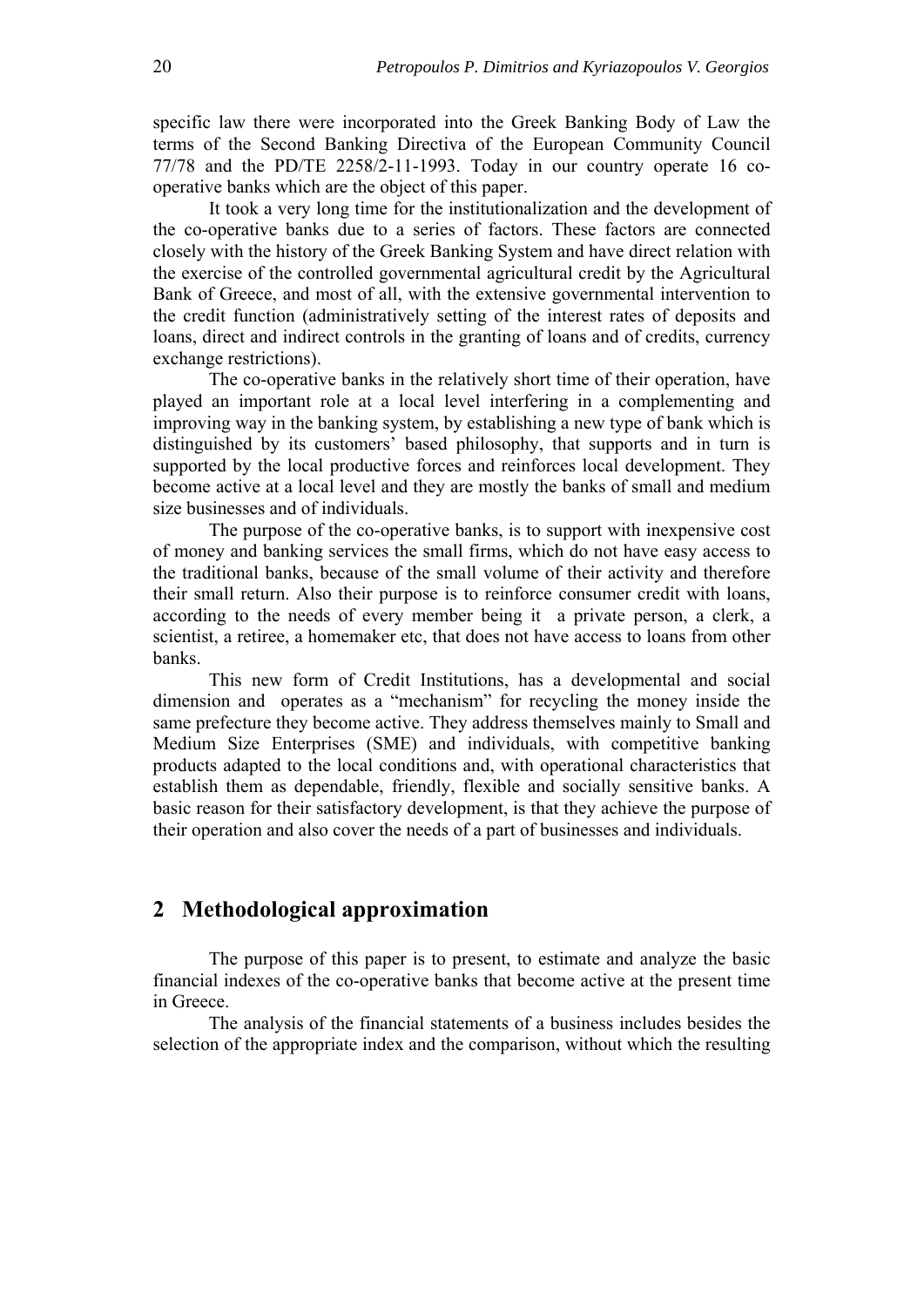conclusions do not have any meaning and most probably they do not lead to the correct explanation. The comparison makes sense when it is done in relation to time and in relation to the similar businesses or the sector. This double comparison gives the capability of a more correct explanation of the indexes and consequently of the business condition (Papoulias, 2000).

In order to achieve this we will use the following four indexes<sup>4</sup>:

#### **a. Profitability – Efficiency Indexes**

a.1 Return On Assets (ROA): ROA = Net Profits / Total Assets

This index reflects the administrations capability to use efficiently the financial resources (assets) that has at its disposition, in order to create profits.

a.2 Return On Investment (ROE): ROE = Net Profits / Total Equity

This index reflects the efficiency with which the bank uses the capital of its owners, as it shows the size of profits that were created by the capital that was invested by the shareholders (owners) of the bank- enterprise (Vasiliou, 1999).

#### **b. Liquidity Indexes**

b.1 Loans / Deposits This index shows the banks' needs in relation to loans and deposits. Without liquidity, a bank could fail.

b.2 Total Assets / Total Loans This index shows the proportion of loans that the bank retains. A high value means low efficiency and low risk.

## **3 Results**

<u>.</u>

#### **a. Profitability – Efficiency**

a.1 ROA = Net Profits / Total Assets

Analyzing the specific index we could:

- **•** compare the efficiency among the co-operative banks.
- observe the efficiency through time.
- investigate the reasons of the changes through time.

| <b>Bank</b>               | 1999 | 2000 | 2001 | 2002 | 2003     | 2004    | 2005    | 2006 |
|---------------------------|------|------|------|------|----------|---------|---------|------|
| Total of co-<br>operative | 4,63 | 3,39 | 2,04 | 1,96 | 1,93     | 1,84    | 1,76    | 1,69 |
| banks                     |      |      |      |      |          |         |         |      |
|                           |      |      |      |      |          |         |         |      |
| <b>Bank</b>               | 2007 | 2008 | 2009 | 2010 | 2011     | 2012    | 2013    | 2014 |
| Total of co-              | 1,70 | 1,53 | 1,15 | 0,84 | $-19,71$ | $-0.56$ | $-1,08$ |      |
| operative                 |      |      |      |      |          |         |         |      |
| banks                     |      |      |      |      |          |         |         |      |

Table 1. Return on Total Assets (ROA) – Index

**Source:** Union of co-operative banks of Greece (ESTE) / Bank of Greece / Self processing

<sup>&</sup>lt;sup>4</sup> The above indexes are recorded in the bibliography as the most appropriate indexes for measuring economic magnitudes and characteristics (profitability, return, liquidity) of the banks.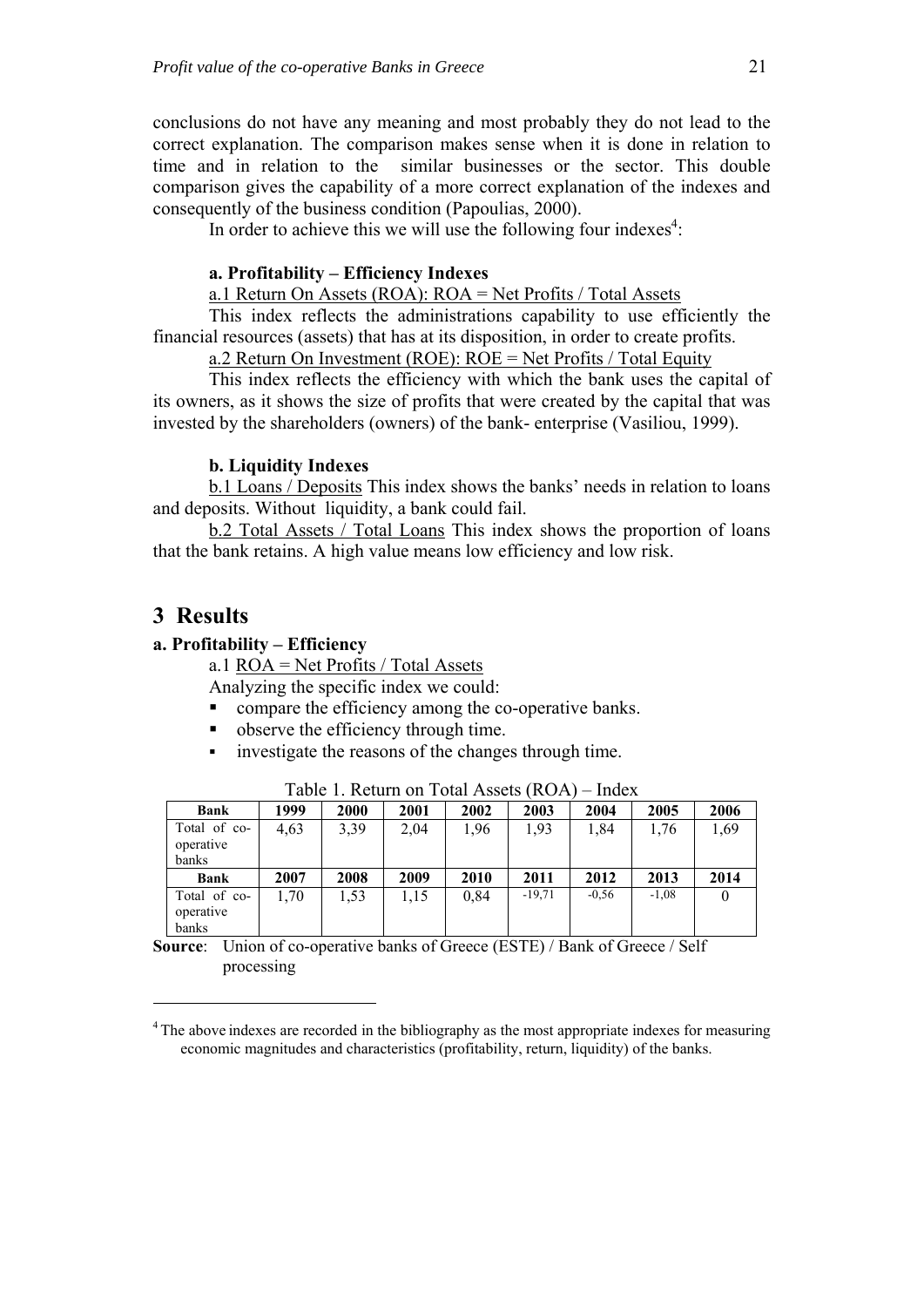From Figure 1 we observe that the value of ROA is generally decreasing, we also notice that ROA declined sharply in 2011. The main cause of the sharp decline is the large losses that two of the cooperative banks accumulated that year.



Figure 1

From the statistical processing of the ROA index for the total of the cooperative banks result the data of Table 1.

|                    | 1999 | 2003 | 2007 | 2011      | 2014    |
|--------------------|------|------|------|-----------|---------|
| Arithmetic average | 5,03 | 1,90 | 2,18 | $-38,51$  | $-0.12$ |
| Median             | 4,65 | 1,74 | 1,92 | 0,50      | 0,02    |
| Low value          | 0,00 | 0,65 |      | $-387,61$ | $-1,65$ |
| High value         | 8,96 | 3.16 | 4,61 | 74        | 0,37    |

Table 2. Return on Assets (ROA) – Index statistics

 **Source**: Self processing

a.2 ROE = Net Profits / Total Equity

Analyzing the specific index of efficiency of the shareholders total equity, we can find out if the purpose of achieving a satisfactory result has succeeded.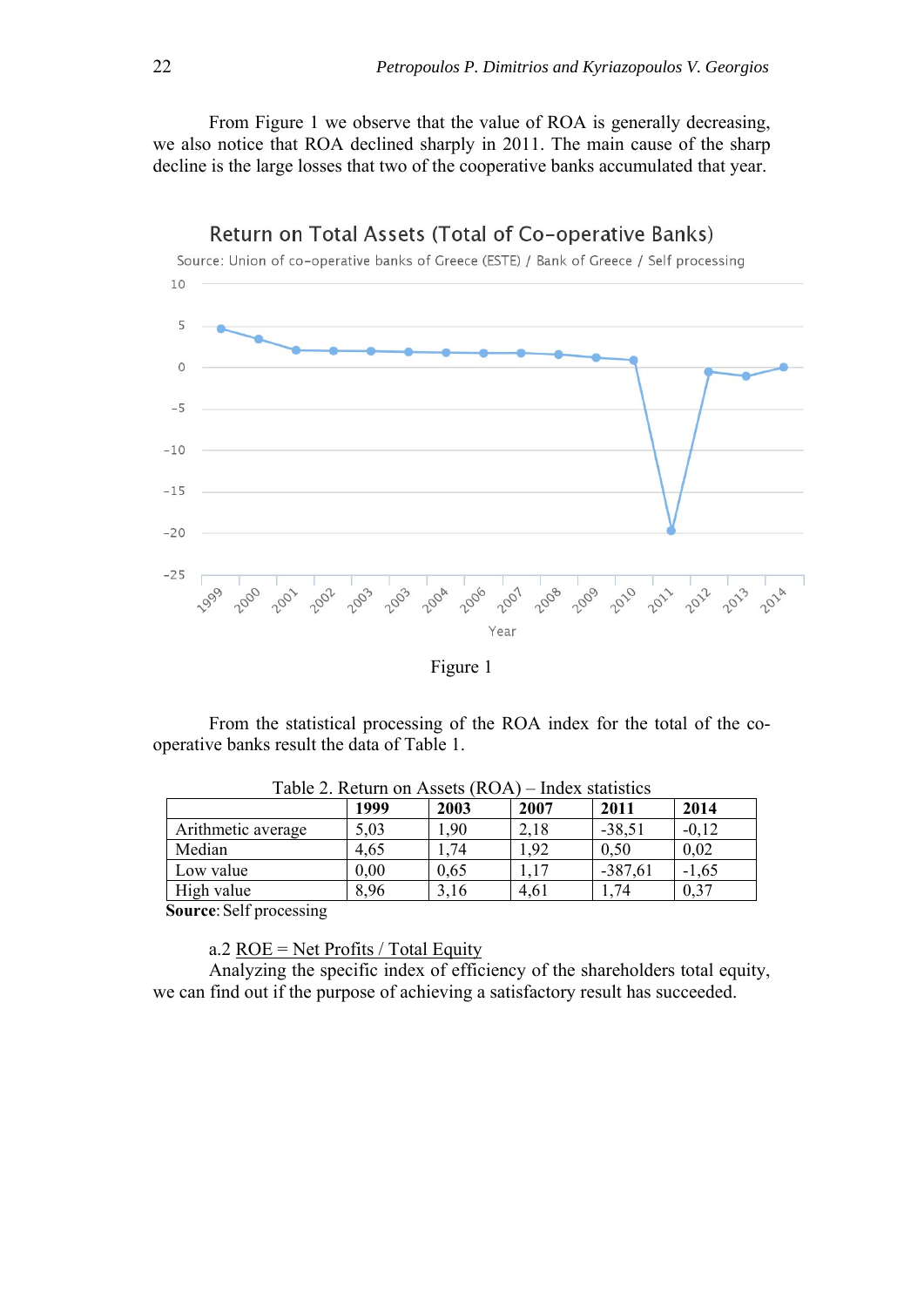|                                    |       | $100100$ $110000$ |      |      | .         |         |         |       |
|------------------------------------|-------|-------------------|------|------|-----------|---------|---------|-------|
| <b>Bank</b>                        | 1999  | <b>2000</b>       | 2001 | 2002 | 2003      | 2004    | 2005    | 2006  |
| Total of co-<br>operative<br>banks | 11,01 | 9.49              | 7,38 | 8,80 | 9,98      | 10,95   | 12,6    | 12.47 |
| <b>Bank</b>                        | 2007  | 2008              | 2009 | 2010 | 2011      | 2012    | 2013    | 2014  |
| Total of co-<br>operative<br>banks | 11,46 | 11,43             | 9.59 | 6,62 | $-167,79$ | $-5,03$ | $-9.40$ | 0,01  |

Table 3. Return of Total Equity (ROE) – Index

**Source**: Union of co-operative banks of Greece (ESTE) / Bank of Greece / Self processing

From Figure 2 we observe that from 1999 until 2010 the value of ROE generally remains the same, then in 2011 it reaches its minimum value and it increases again. Once again the value of ROE in 2011, is due to the large losses that two of the cooperative banks presented that year.



Return on Total Equity (ROE) (Total of Co-operative Banks)

Figure 2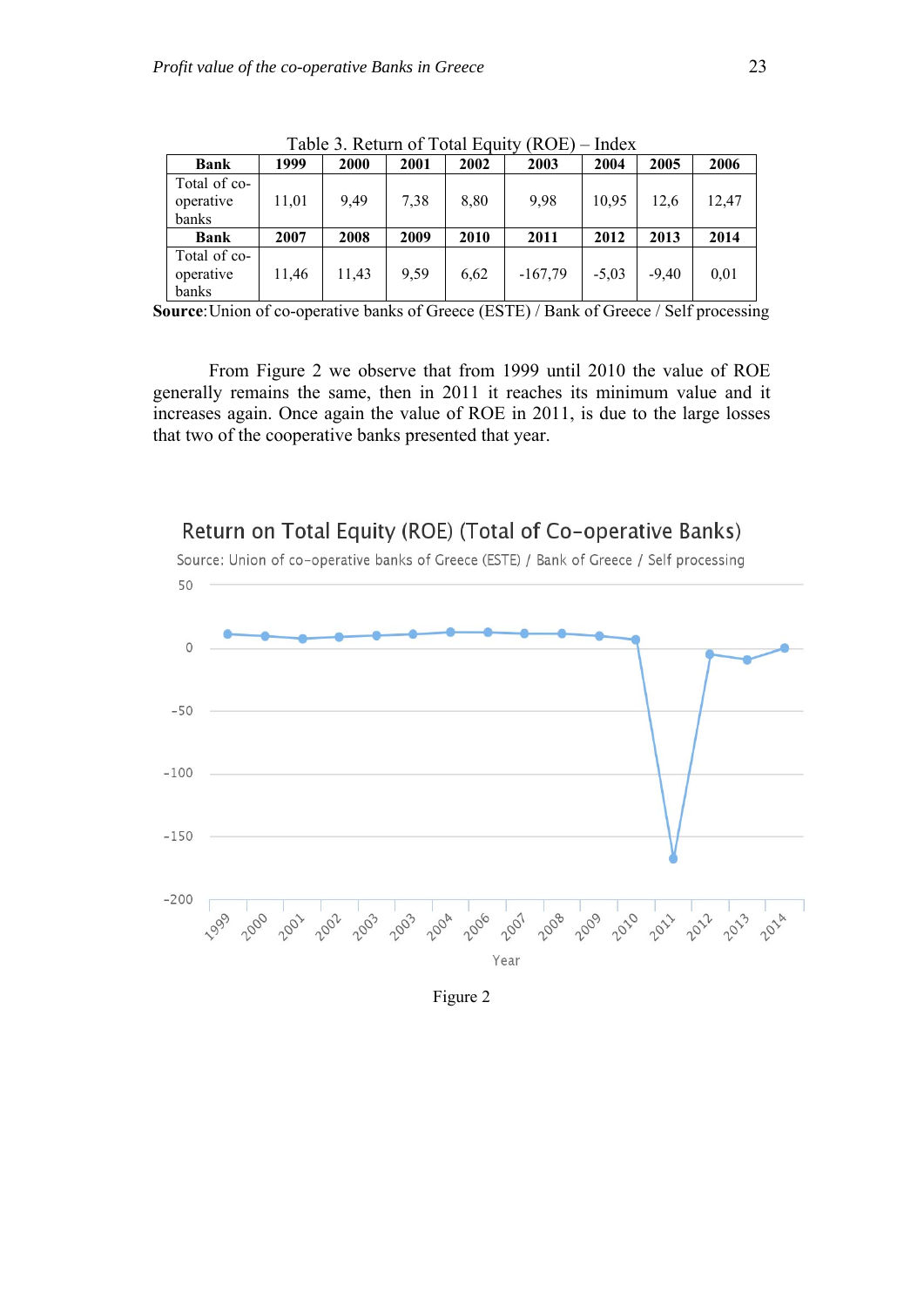From the statistical processing of the ROE index for the total of the cooperative banks result the data of Table 4.

|                 | 1999     | 2003  | 2007  | 2011     | 2014    |
|-----------------|----------|-------|-------|----------|---------|
| Arithmetic mean | 12,20    | 8,46  | 10,68 | $-0.24$  | $-0.22$ |
| Median          | 10,27    | 8,10  | 10,36 | 4,34     | 0,14    |
| Low value       | $0.00\,$ | 0,65  | 4,84  | $-19,03$ | $-8,46$ |
| High value      | 22,42    | 16,88 | 20,41 | 8,41     | 3,05    |

Table 4. Return of Total Equity (ROE) – Index statistics

**Source**: Self processing

#### **b. Liquidity Results**

b.1 Loans / Deposits

Analyzing the specific index of liquidity, we can find out the capability of a bank to fulfill its obligations.

|              |        | Tavič J. Liudidity |        | LUGIIS / DUDUSIIS |        | тичел  |        |        |
|--------------|--------|--------------------|--------|-------------------|--------|--------|--------|--------|
| Bank         | 1999   | 2000               | 2001   | 2002              | 2003   | 2004   | 2005   | 2006   |
| Total of co- |        |                    |        |                   |        |        |        |        |
| operative    | 118,54 | 109,78             | 106.21 | 101,05            | 98,53  | 99,82  | 95,29  | 90,64  |
| banks        |        |                    |        |                   |        |        |        |        |
| Bank         | 2007   | 2008               | 2009   | 2010              | 2011   | 2012   | 2013   | 2014   |
| Total of co- |        |                    |        |                   |        |        |        |        |
| operative    | 97.29  | 104.46             | 95,37  | 104,80            | 111.00 | 110,03 | 110,06 | 108,69 |
| banks        |        |                    |        |                   |        |        |        |        |

Table 5. Liquidity (Loans / Deposits) – Index

**Source**: Union of co-operative banks of Greece (ESTE) / Bank of Greece / Self processing

From Figure 3 we observe that the value of the specified index exhibits variations, during the time period under investigation.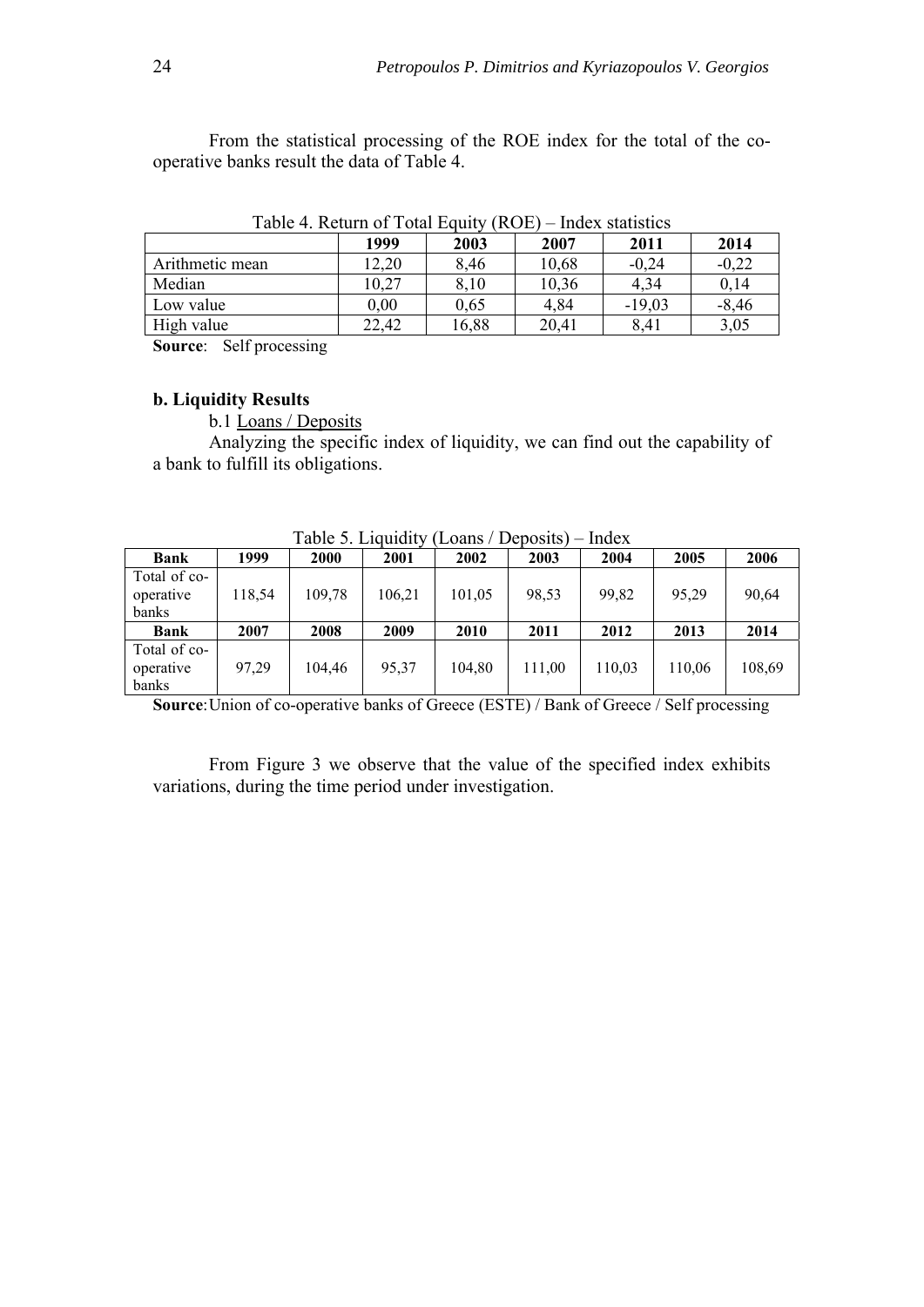

Liquidity (Loans / Deposits) Index (Total of Co-operative Banks)

Figure 3

Finally, we observe that, the change of the specific index for the total of the co-operative banks shows a reduction of 48,5%,

|                 | 1999   | 2003   | 2007   | 2011   | 2014   |
|-----------------|--------|--------|--------|--------|--------|
| Arithmetic mean | 146,54 | 95,53  | 100,11 | 101,17 | 98,04  |
| Median          | 138,55 | 89,35  | 101.30 | 100,72 | 95,44  |
| Low value       | 86,38  | 62,73  | 63.61  | 86,77  | 66,76  |
| High value      | 254,84 | 138,23 | 114,61 | 120,95 | 122,52 |

Table 6. Liquidity (Loans / Deposits) – Index statistics

**Source**: Self processing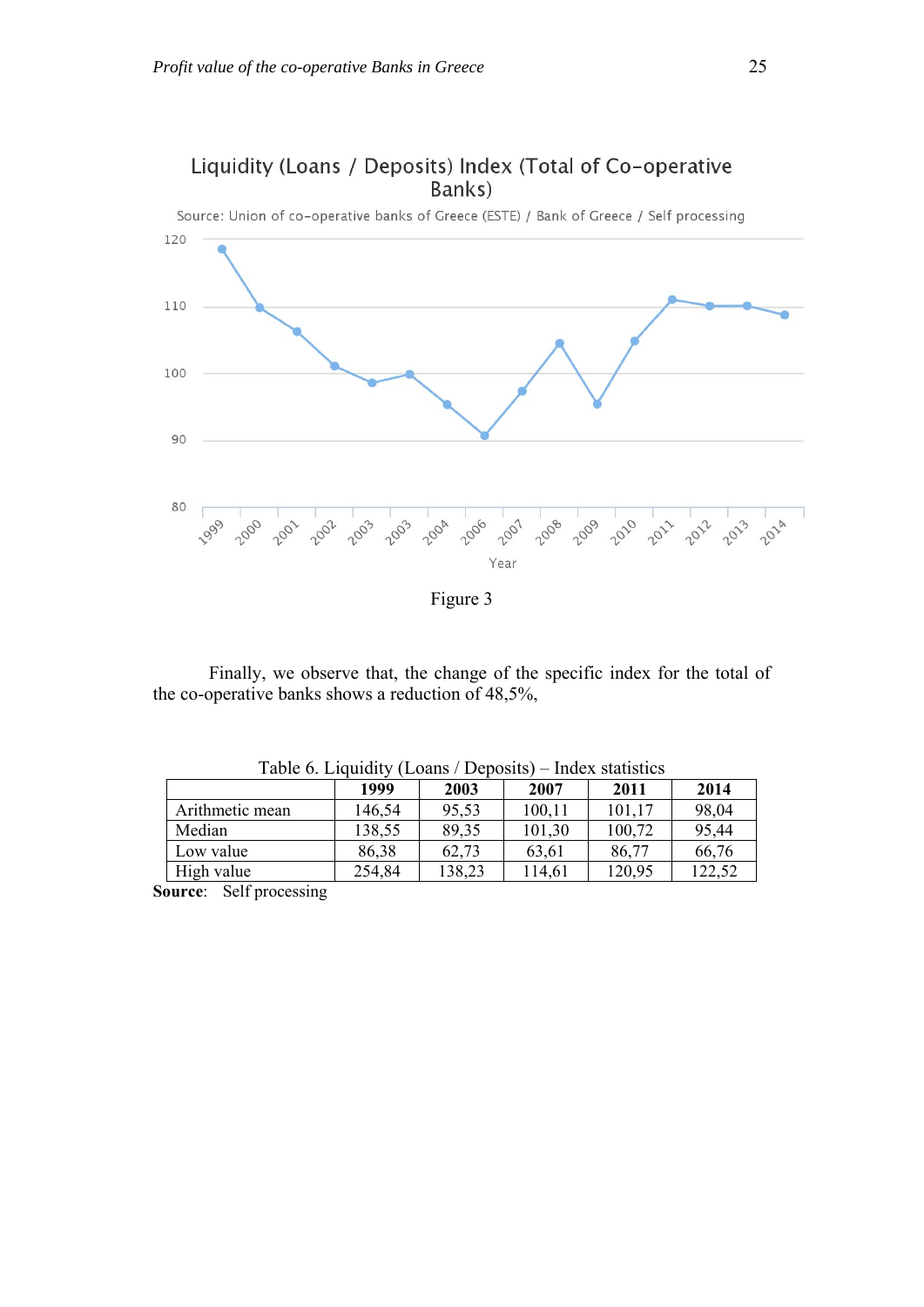|                    |        | Table 7. Liquidity (Total Assets / Total Loans)*T00 – Index |        |        |        |        |        |        |
|--------------------|--------|-------------------------------------------------------------|--------|--------|--------|--------|--------|--------|
| Bank               | 1999   | <b>2000</b>                                                 | 2001   | 2002   | 2003   | 2004   | 2005   | 2006   |
| of<br>Total        |        |                                                             |        |        |        |        |        |        |
| $co-$              | 160,21 | 151,23                                                      | 142,47 | 132,93 | 130,44 | 123,84 | 127,75 | 132,72 |
| operative          |        |                                                             |        |        |        |        |        |        |
| banks              |        |                                                             |        |        |        |        |        |        |
| Bank               | 2007   | 2008                                                        | 2009   | 2010   | 2011   | 2012   | 2013   | 2014   |
| of                 |        |                                                             |        |        |        |        |        |        |
| Total              |        |                                                             |        |        |        |        |        |        |
| $co-$              |        |                                                             |        |        |        |        |        |        |
| operative<br>banks | 129,36 | 123,46                                                      | 133,41 | 126,33 | 113,76 | 110,80 | 110,24 | 111,67 |

b.2 Total Assets / Total Loans

 $Table 7.$  Liquidity (Total Assets / Total Loans)\*100

**Source**: Union of co-operative banks of Greece (ESTE) / Bank of Greece / Self processing

From Figure 4 we observe that the value of the specified index exhibits a downward trend for the time period under investigation.





Figure 4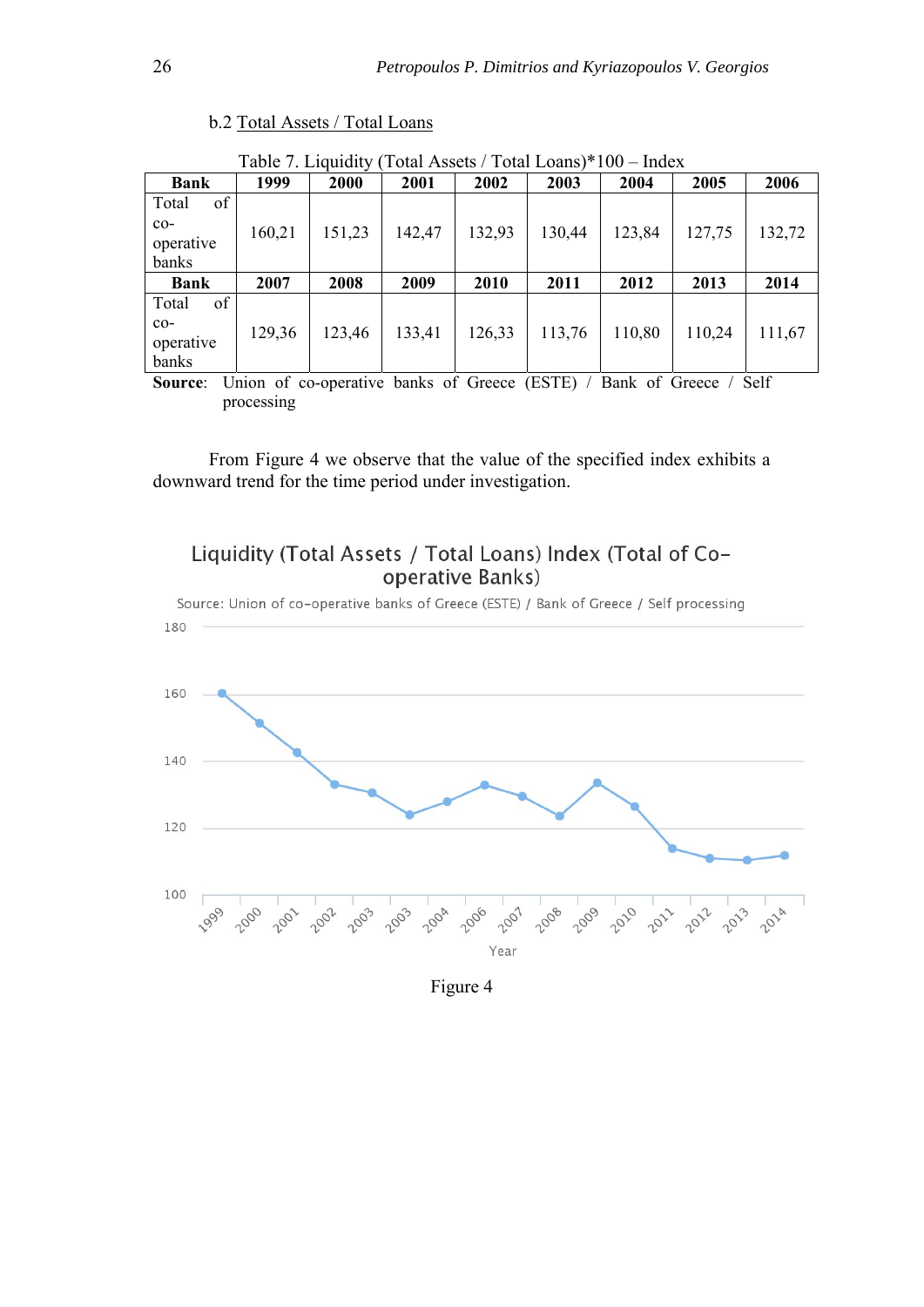Also we observe that, the change of the specified index for the total of the co-operative banks shows a reduction of 21,7%.

| $100100$ . $1100101$<br>1 0 km / 100 0 kg / 1 0 km Louillo<br>. |        |        |        |        |        |  |
|-----------------------------------------------------------------|--------|--------|--------|--------|--------|--|
|                                                                 | 1999   | 2003   | 2007   | 2011   | 2014   |  |
| Arithmetic average                                              | 163.03 | 155,71 | 138,80 | 125,84 | 127,52 |  |
| Median                                                          | 159,54 | 144.25 | 130,78 | 123,65 | 123,09 |  |
| Low value                                                       | 124.81 | 124.96 | 126,53 | 106,39 | 101.29 |  |
| High value                                                      | 234,98 | 218,17 | 196,89 | 154.01 | 180,97 |  |

Table 8. Liquidity (Total Assets / Total Loans)\*100 – Index statistics

**Source**: Self processing

## **4 Conclusions**

1

One basic result that comes out from this paper is that the co-operative banks in spite of the relatively short period of their business activity, have achieved significant magnitudes and they have covered a basic need of the local societies.<sup>5</sup>

The estimation of the profitability and efficiency of the co-operative banks reaches satisfactory levels.

A basic problem the co-operative banks are faced with and which affects their economic magnitudes is that they can not invest large amounts of capital to new technologies because of diseconomies of scale. This creates additional cost for the customer and takes away revenues from them. Moreover in periods of crises – like the present one – it is hard for them to deal with the reservations of the depositors. This contributes to the increase of the interest rates, while they are not in the position to do the same with the interest rates on loans, which results to a negative balance and liquidity problems. At the same time the co-operative banks because they could not expand to third countries and mainly to the ones in the Balkan peninsula, they are not faced with the risks other big banks are faced with. Furthermore, their small size secures for them flexibility and speed in the making, implementation and following up of decisions.

The present work includes the time period, during which the whole of the banking sector was developing at high rates. The incorporation of more variables and the extension of the time period could be the object for future research.

 $5$  Up to including the year 2007 the co-operative banks could make transactions only with their members. The new law gave the capability for transactions and with customers that are not members, after receiving the relevant permission from the bank of Greece..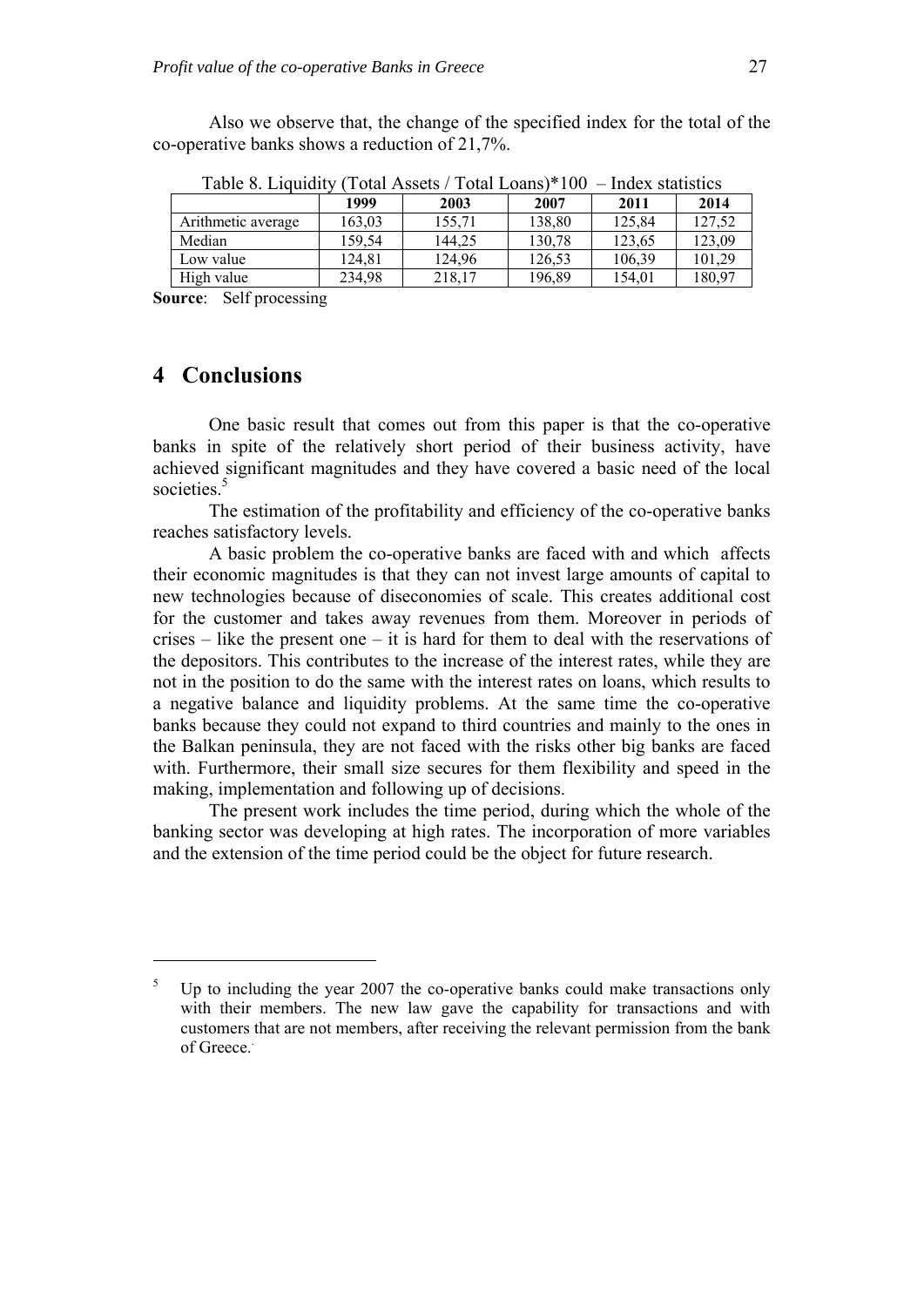# **References**

- [1] Vasilou D. (1999), «Financial Management» Greek Open University, Patra.
- [2] Gortsos C., (2000), «The Banking Environment- Banking Law» Greek Open University, Patra.
- [3] Dimas A.G., (2007,) «Profitability and Return of Bulgarian Banks» Review of Economic Sciences, TEI of Epirus.
- [4] Niarchos N., (1997), «Financial Analysis of Accounting Statements», Editions A. Stamoulis, Athens.
- [5] Papoulias G. (2000), «Financial Management» G. Papoulias, Athens.
- [6] Reports of the Bank of Greece for the years 2003-2014.
- [7] Reports of the Union of Co-operative Banks for the years 2003-2014.